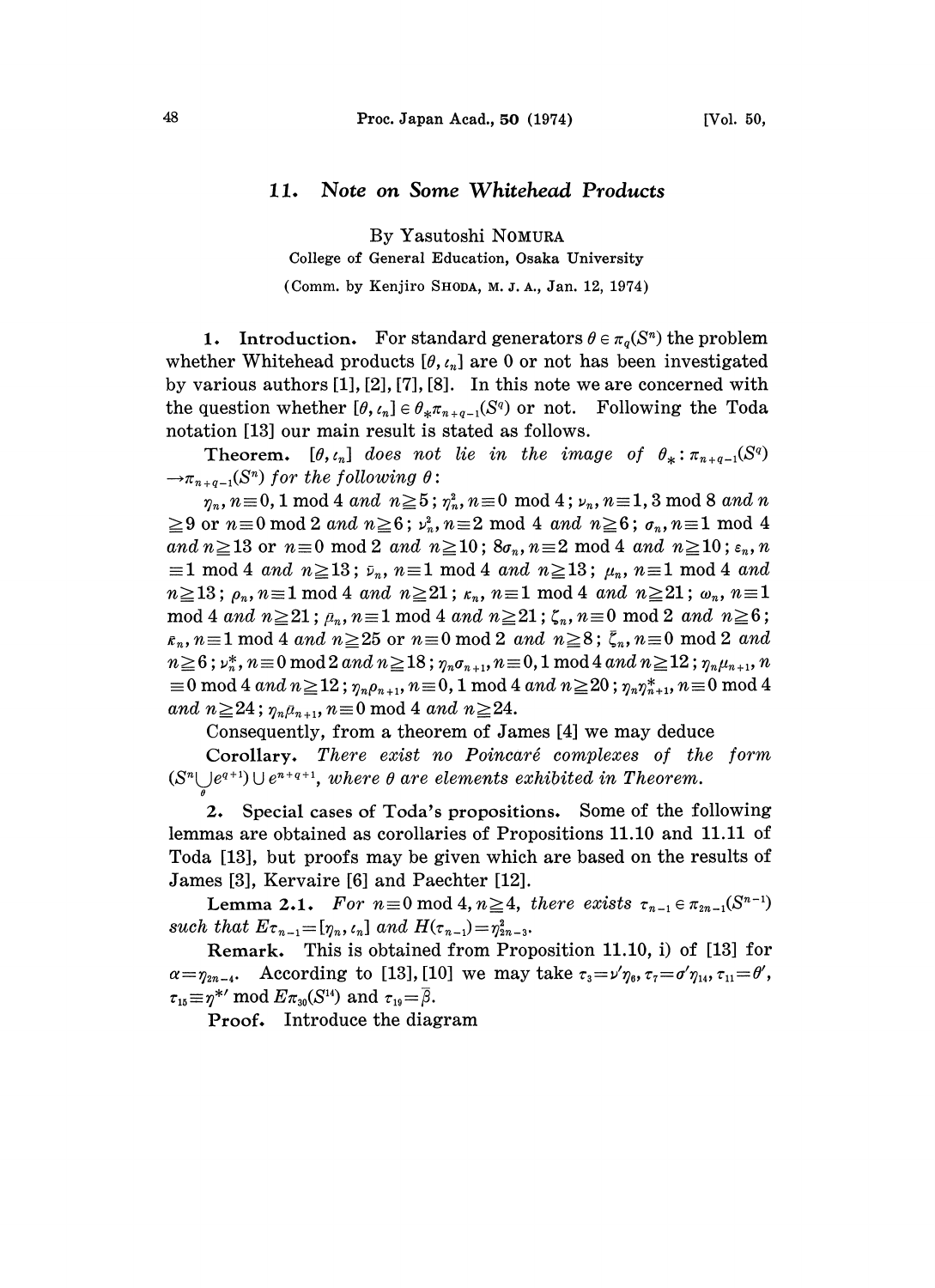

in which row and columns are exact and the diagram commutes up to sign by James [3]. The values of homotopy groups of Stiefel manifolds are taken from Paechter [12]. We see that  $j$  is bijective, hence we may find  $t \in \pi_{n+1}(R_{n+1}, R_{n-1})$  with  $\partial_2 t = \eta_{n-2}^2$ . Since  $H_3 E^2 J \partial_1 t = 0$ , there is a  $t' \in \pi_{2n-2}(S^{n-2})$  with  $E^3t' = E^2J\partial_1t$ . Since  $E : \pi_{2n-1}(S^{n-1}) \to \pi_{2n}(S^n)$  is monic by  $[\eta_{n-1}^2, \iota_{n-1}]=0$ , it follows that  $\tau_{n-1}=J\partial_1t-Et'$  is what we wanted.

We now see from the well known information of vector fields on spheres that, if we write  $n+1=m\cdot 2^{c}\cdot 16^{d}$  where m is odd  $\geq 3$  and spheres that, if we write  $n+1=m\cdot 2\cdot 10$  where *m* is out  $\leq$  3 and  $0\leq c\leq 3$  then there exists  $\tau_{n-p+1}^{(p-1)} \in \pi_{2n-p}(S^{n-p+1}), \rho=2^c+8d$ , such that  $\overline{[t_n, t_n]} = E^{p-1} \tau_{n-p+1}^{(p-1)}$  and  $H(\tau_{n-p+1}^{(p-1)}) \neq 0$  in  $\pi_{2n-p} (S^{2n-2p+1})$ . Special cases of this fact are needed in the sequel.

Consider the bundles  $U_{n+1} \rightarrow S^{2n+1}$  and  $Sp_{n+1} \rightarrow S^{4n+3}$  with characteristic classes  $\gamma'_{2n} \in \pi_{2n}(U_n)$ ,  $\gamma''_{4n+2} \in \pi_{4n+2}(Sp_n)$ . In the light of the results of Oguchi [11] and James-Whitehead [5] we may take for  $\tau_{2n}^{(1)} \in \pi_{4n}(S^{2n})$  and  $\tau_{4n}^{(8)} \in \pi_{8n+2}(S^{4n})$  (*n*: even) the images under Hopf-Whitehead homomorphisms.

Lemma 2.2. For n even,  $\tau_{2n}^{(1)}$  is of order 2 and  $E \tau_{2n}^{(1)} = [\iota_{2n+1}, \iota_{2n+1}],$  $H(\tau_{2n}^{(1)}) = \eta_{4n-1}.$ 

Remark. This lemma is related to Proposition 11.10, ii) of [13] with  $\alpha = \ell_{4n-2}$ . According to [13, 10], we may take  $\tau_4^{(1)} = \nu_4 \eta_7$ ,  $\tau_8^{(1)} = \sigma_8 \eta_{15}$  $+\bar{\nu}_8+\varepsilon_8, \tau_{12}^{(1)}=\theta, \tau_{16}^{(1)}\equiv \eta_{16}^*+\omega_{16} \mod \sigma_{16}\mu_{23}, \tau_{20}^{(1)}=\bar{\beta}.$  Note that  $\pi_{2n}(R_{2n})=(Z_2)^3$ or  $(Z_2)^2$  by [6].

Lemma 2.3. For n even,  $E^3 \tau_{4n}^{(3)} = [\iota_{4n+3}, \iota_{4n+3}]$  and  $H(\tau_{4n}^{(3)}) = r\nu_{8n-1}$ , where  $r = \pm 1, \pm 3$ .

Remark. According to [13], [9] we may take  $\tau_8^{(3)} = \sigma_8 \nu_{15}, \tau_{16}^{(3)} = \nu_{16}^*$  $+ \xi_{16}$ ,  $[\iota_{23}, \iota_{23}]\!=\!E^3\sigma_{20}^*$ .

Lemma 2.4.  $For n \equiv 0 \mod 4, n \geq 4, \pi_{2n+3}(U_{n-1}) \approx \pi_{2n+3}(U_n), \pi_{2n+3}(U_n)$ is cyclic with generator  $\gamma_{\scriptscriptstyle 2n}^{\prime}\nu_{\scriptscriptstyle 2n}$  and  $\pi_{\scriptscriptstyle 2n+3}(U_{\scriptscriptstyle n-1})$  is generated by  $u_{\scriptscriptstyle 2n+3}^{\scriptscriptstyle n-1}$  whose image under the J-homomorphism is denoted by  $\bar{\tau}_{2n-2} \in \pi_{4n+1}(S^{2n-2})$ . Then  $E^3\bar{\tau}_{2n-2}=[\nu_{2n+1}, \ell_{2n+1}]$  and  $H(\bar{\tau}_{2n-2})=\nu_{4n-5}^2$ .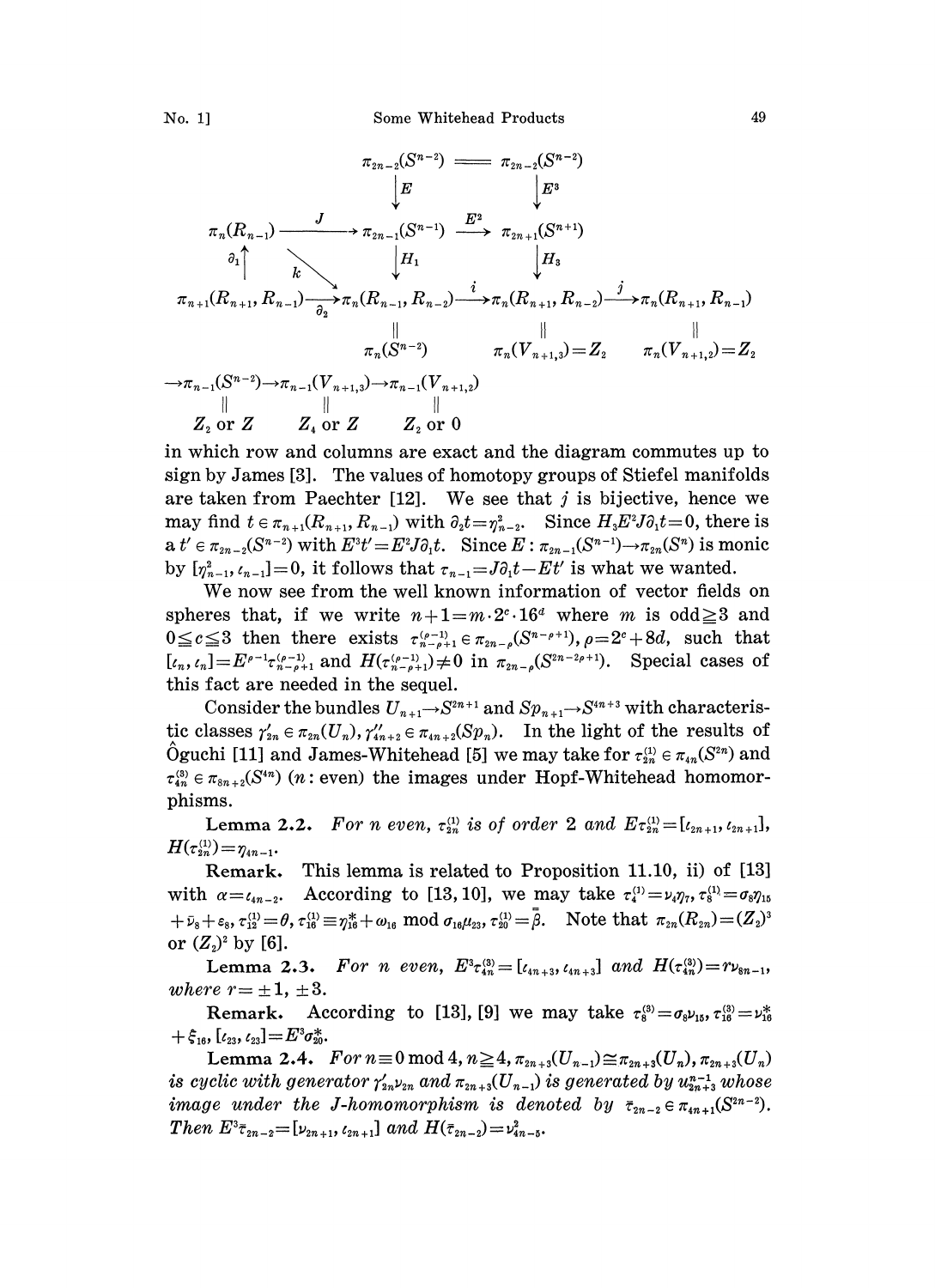3. Proof of Theorem.

**Proposition 3.1.** Suppose that  $\beta \in \pi_q(S^{4k+1})$  satisfies  $\eta_{sk-3}^2(E^{4k-2}\beta)$  $\neq 0$ , where  $q \leq 8k-4$ . If  $E^2: \pi_{q+4k-3}(S^{q-2}) \to \pi_{q+4k-1}(S^q)$  is epic (e.g.,  $q \geq 4k+2$ , then  $[\eta_{4k}\beta, \iota_{4k}] \notin \eta_{4k}\beta\pi_{q+4k-1}(S^q)$ .

**Proof.** We may write  $\beta = E^2 \beta'$ . By Lemma 2.1,  $[\eta_{ik}\beta, t_{ik}]$ <br> $[\eta_{ik}, t_{ik}] E^{ik-1}\beta = E(t_{ik-1}E^{ik-2}\beta)$ . Assume that  $E(t_{ik-1}E^{ik-2}\beta)$  $E=[\eta_{4k}, \iota_{4k}]E^{4k-1}\beta=E(\tau_{4k-1}E^{4k-2}\beta).$  Assume that  $\begin{array}{lll} \hskip65pt =[\eta_{4k}, \iota_{4k}] E^{4k-1}\beta = E(\tau_{4k-1} E^{4k-2}\beta). & & \hbox{Assume} & \hbox{that} & \hskip6pt E(\tau_{4k-1} E^{4k-2}\beta) \ = E(\eta_{4k-1} E(\beta'\alpha)). & & \hbox{Then, since the kernel of } E:\pi_{q+4k-2}(S^{4k-1})\rightarrow \pi_{q+4k-1}(S^{4k}) \end{array}$ coincides with  $[\pi_q(S^{4k-1}), \ell_{4k-1}],$  we have

 $\tau_{4k-1}E^{4k-2}\beta=\eta_{4k-1}E(\beta'\alpha)+[\iota_{4k-1},\iota_{4k-1}]E^{4k-2}\gamma,\gamma\in\pi_{q}(S^{4k-1}).$ By taking the Hopf invariant of both sides, we have a contradiction  $\eta_{8k-3}^2(E^{4k-2}\beta)=0.$ 

**Proposition 3.2.** Suppose that  $\theta \in \pi_q(S^{4k+1})$  satisfies  $\eta_{8k-1}E^{4k-1}\theta$  $\epsilon \, 2\pi_{q+4k-1}(S^{8k-1})$  (e.g.  $\eta_{8k-1}E^{4k-1}\theta \neq 0$  and the order of each element of  $\pi_{q+4k-1}(S^{8k-1})$  equals 2 or is prime to that of  $\theta$ , where  $q \leq 8k-2$ . If  $E^2: \pi_{q+4k-2}(S^{q-2}) \to \pi_{q+4k}(S^q)$  is epic (e.g.  $q \ge 4k+3$ ), then  $[\theta, t_{4k+1}]$  $\notin \theta \pi_{q+4k}(S^q).$ 

**Proof.** Assume that  $[\theta, t_{4k+1}]=\theta E^2\alpha, \alpha \in \pi_{q+4k-2}(S^{q-2})$ . Since  $[\theta, t_{4k+1}]$  $=[\ell_{4k+1}, \ell_{4k+1}]E^{4k}\theta = E(\tau_{4k}^{(1)}E^{4k-1}\theta)$  by Lemma 2.2 and since the kernel of  $E: \pi_{q+4k-1}(S^{4k}) \to \pi_{q+4k}(S^{4k+1})$  is generated by  $[\pi_q(S^{4k}), \ell_{4k}]$ , we have, for  $\bar{\theta}$ with  $E^2\bar{\theta}=\theta$ ,

 $\tau_{4k}^{(1)} E^{4k-1} \theta = E(\bar{\theta}\alpha) + [\iota_{4k}, \iota_{4k}] E \gamma, \qquad \gamma \in \pi_{q+4k-2}(S^{8k-2}).$ Taking the Hopf invariant of both sides yields  $\eta_{sk-1}E^{4k-1}\theta \in 2\pi_{g+4k-1}(S^{8k-1}),$ which contradicts our assumption.

Proposition 3.3. Suppose  $E\theta \in \pi_q(S^n)$  satisfies  $2E^{n-1}\theta \neq 0$ , where n is even and  $q\geq n+1$ . Then  $[ E\theta, \iota_n ] \notin (E\theta)_{*}\pi_{n+q-1}(S^q)$ .

**Proof.** Assume  $[E\theta, \iota_n] = (E\theta)\alpha$ ; then  $\alpha = E\alpha'$  for some  $\alpha'$  $\epsilon \pi_{n+q-2}(S^{q-1})$ . Taking the Hopf invariant, we get  $2E^{n-1}\theta=0$ .

Proposition 3.4. Let  $n=2 \mod 4$ ,  $n \ge 6$ . Then  $[\nu_n^2, \nu_n] \notin \nu_n^2 \pi_{2n+5}(S^{n+6})$ .

**Proof.** By Proposition 11.11, ii) of Toda [18], there is a  $\tilde{\nu}_n$  $\epsilon \in \pi_{2n+3}(S^{n-2})$  such that  $[\nu_n^2, \nu_n]=E^2\tilde{\nu}_n$  and  $H(\tilde{\nu}_n)\equiv \epsilon_{2n-5}$ . Assume that  $[\nu_n^2, \nu_n] = \nu_n^2 E^2 \alpha$ , which implies that there is an integer x such that  $E \tilde{\nu}_n = E(\nu_{n-2}^2 E \alpha) + x[\sigma_{n-1}, \nu_{n-1}] = E(\nu_{n-2}^2 E \alpha) + x(E \tau_{n-2}^{(1)}) \sigma_{n-2}$  by Lemma 2.2. It  $=E(\nu_{n-2}^2 E\alpha) + x[\sigma_{n-1},\epsilon_{n-1}] = E(\nu_{n-2}^2 E\alpha) + x(E\tau_{n-2}^{(1)})\sigma_{2n-3}$  by Lemma 2.2. follows that

 $\tilde{\nu}_n = \nu_{n-2}^2 E\alpha + x\tau_{n-2}^{(1)}\sigma_{2n-4} + y[\bar{\nu}_{n-2}, \epsilon_{n-2}] + z[\epsilon_{n-2}, \epsilon_{n-2}]$ 

follows that<br>  $\tilde{\nu}_n = \nu_{n-2}^2 E \alpha + x \tau_{n-2}^{(1)} \sigma_{2n-4} + y[\bar{\nu}_{n-2}, \ell_{n-2}] + z[\epsilon_{n-2}, \ell_{n-2}]$ <br>
for some integers y and z. This leads to a contradiction  $\epsilon_{2n-5}$  $\equiv x\eta_{2n-5}\sigma_{2n-4} = x(\bar{\nu}_{2n-5} + \varepsilon_{2n-5})$   $\eta_{2n-5}\sigma_{2n-4}$  for  $n\geq 10$ .

We now proceed to prove the theorem. Take  $\beta = \ell_{4k+1}$  ( $k \ge 3$ ) in Proposition 3.1. Since any element of  $\pi_{s_{k-1}}(S^{4k})$  is expressible as  $E\gamma$  $+x[\iota_{4k}, \iota_{4k}],$  we see that  $E^2: \pi_{8k-2}(S^{4k-1}) \to \pi_{8k}(S^{4k+1})$  is epic. Thus the assertion for  $[\eta_{ik}, \zeta_{ik}]$  ( $k > 2$ ) follows. The case  $k = 2$  follows from the fact that  $[\eta_{8}, \zeta_{8}] = (E\sigma')\eta_{15}$  and  $\eta_{8}\sigma_{9} = (E\sigma')\eta_{15} + \bar{\nu}_{8} + \varepsilon_{8}$ . Applying Proposition 3.1 to  $\beta = \eta_{ik+1}$   $(k \ge 2)$ ,  $\sigma_{ik+1}$   $(k \ge 3)$ ,  $\mu_{ik+1}$   $(k \ge 3)$ ,  $\rho_{ik+1}$   $(k \ge 5)$ ,  $\eta_{ik+1}^*$   $(k \ge 6)$ ,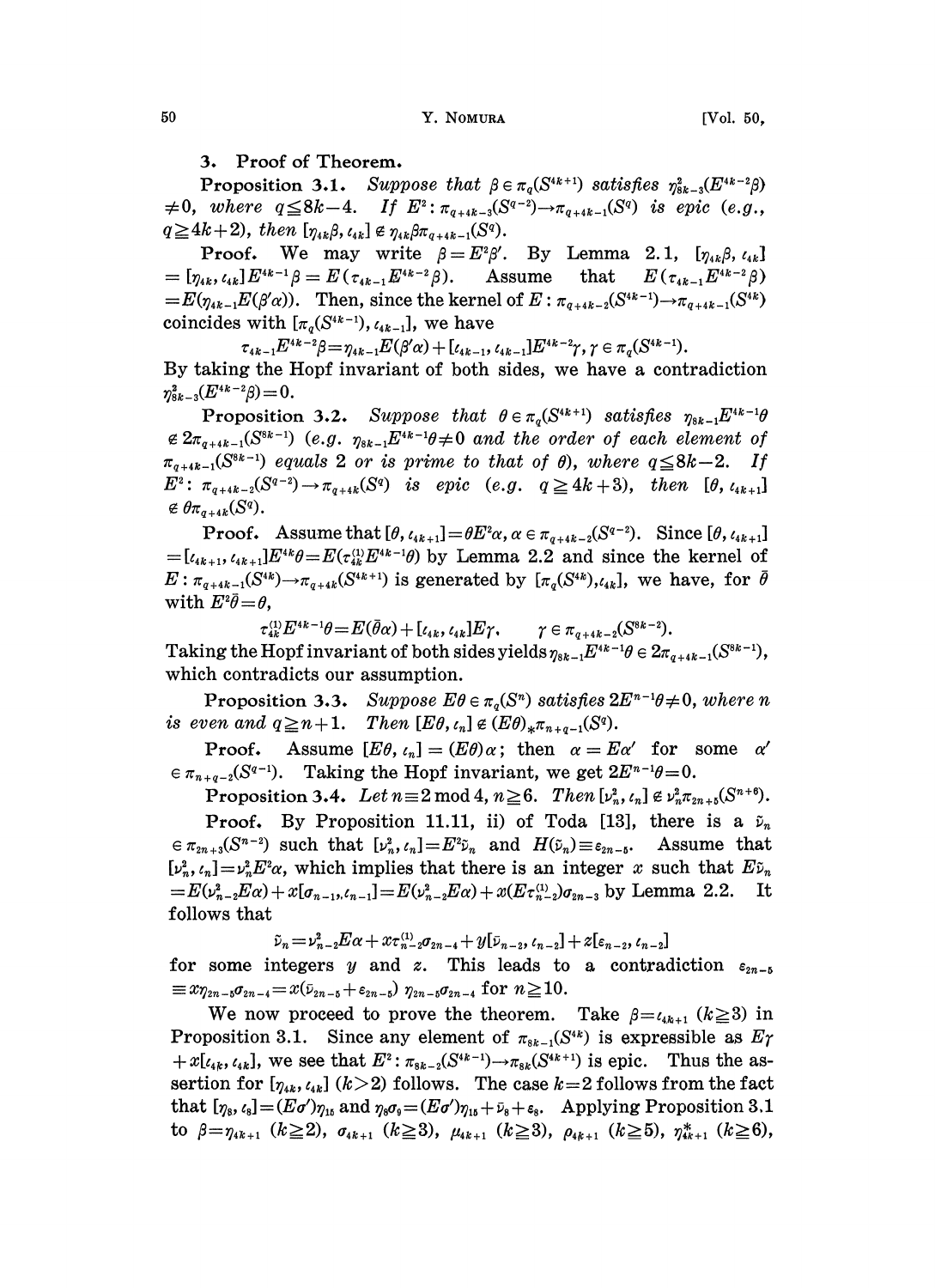$\mu_{4k+1}$   $(k\geq 6)$  and observing relations  $\eta_{8k-3}^3 = 4\nu_{8k-3}$  $\begin{array}{llll} \hbox{$\mu_{4k+1}$} & (k\!\ge\!6) & \hbox{and} & \hbox{observing} & \hbox{relations} & \eta_{8k-3}^3 = 4\nu_{8k-3}, & \eta_{8k-3}^2\sigma_{8k-1} \ =\nu_{8k-3}^3+\eta_{8k-3}s_{8k-2}, & \eta_{8k-3}^2\mu_{8k-1} = 4\zeta_{8k-3}, & \eta_{8k-3}^2\rho_{8k-1} = \sigma_{8k-3}\eta_{8k+4}\mu_{8k+5}, & \eta_{8k-3}^2\eta_{8k-1}^2 \end{array}$  $=4\nu_{8k-3}^*, \eta_{8k-3}^2\rho_{8k-1} = 4\bar{\zeta}_{8k-3}$ , the cases involving  $\eta_{4k}$  are settled.

We may apply Proposition 3.2 by taking for  $\theta$   $\eta_{4k+1}$  ( $k \ge 1$ ),  $\sigma_{4k+1}$  $(k \ge 3)$ ,  $\eta_{4k+1}\sigma_{4k+2}$   $(k \ge 3)$ ,  $\bar{\nu}_{4k+1}$   $(k \ge 3)$ ,  $\varepsilon_{4k+1}$   $(k \ge 3)$ ,  $\mu_{4k+1}$   $(k \ge 5)$ ,  $\rho_{4k+1}$   $(k \ge 5)$ ,  $\eta_{4k+1}\rho_{4k+2}$   $(k \ge 5)$ ,  $\omega_{4k+1}$   $(k \ge 5)$ ,  $\varepsilon_{4k+1}$   $(k \ge 6)$ . Here  $\rho_{4k+1}$  ( $k \ge 5$ ),  $\rho_{4k+1}$  ( $k \ge 5$ ),  $\eta_{4k+1}\rho_{4k+2}$  ( $k \ge 5$ ),  $\omega_{4k+1}$  ( $k \ge 5$ ),  $\kappa_{4k+1}$  ( $k \ge 6$ ). Here<br>we note that  $\eta_{8k-1}\kappa_{8k} = \varepsilon_{8k-1} \notin 2\pi_{8k+14}(S^{8k-1}) = \{2\rho_{8k-1}\} + Z_{15}, \quad \eta_{8k-1}\rho_{8k}$  $=\sigma_{8k-1}\mu_{8k+6}, \, \eta_{8k-1}\mu_{8k}\not\in 2\pi_{8k+17}(S^{8k-1})\!=\!\{2\nu_{8k-1}^*\}.$ 

 $We shall show that [v_{8k+1}, v_{8k+1}x_{8k+1}^{(s_{8k+1})}] \notin v_{8k+1}, v_{8k+1} \notin v_{8k+1}x_{16k+4}(S^{8k+4}), k \ge 1.$  Assume  $[\nu_{8k+1}, \ell_{8k+1}]=\nu_{8k+1}\alpha$ . Since  $[\ell_{8k}, \ell_{8k}]$  is of infinite order, we may write  $\alpha=E^4\alpha'$ ,  $\alpha' \in \pi_{16k}(S^{8k})$ . By Lemma 2.4,  $E^3\tau_{8k-2}=E^3(\nu_{8k-2}E\alpha')$ , and By Lemma 2.4,  $E^3 \bar{\tau}_{8k-2} = E^3(\nu_{8k-2}E\alpha')$ , and  $\pi_{16k+5}(S^{16k+1}) = \pi_{16k+4}(S^{16k-1}) = 0$  gives

in which the kernel of the first 
$$
E
$$
 is generated by  $[v_{0k+1}^{s(k+1)}(S^{8k-1}) \rightarrow \pi_{16k+2}(S^{8k-1}) \rightarrow \pi_{16k+3}(S^{8k}) \rightarrow \pi_{16k+4}(S^{8k+1}),$ 

we get  $\bar{\tau}_{8k-2}=\nu_{8k-2}E\alpha'+x[\nu_{8k-2}^2, \ell_{8k-2}].$  This is a contradiction, because the Hopf invariant of the right hand side is 0.

Next we show that  $[\nu_{s_{k+3}}, \ell_{s_{k+3}}] \notin \nu_{s_{k+3}} \pi_{16k+8}(S^{s_{k+6}}), k \geq 1$ . Assume that  $[\nu_{sk+3}, \iota_{sk+3}]=\nu_{sk+3}\alpha$ . Since  $\pi_{16k+5}(S^{8k+3})$  is finite,  $E: \pi_{16k+4}(S^{8k+2})$  $\rightarrow \pi_{16k+5}(S^{8k+3})$  is epic, hence  $\alpha=E^4\alpha'$ . By Lemma 2.3, we have  $E^3(\tau_{8k}^{(3)}\nu_{16k+2})=E^3(\nu_{8k}E\alpha')$ . Since  $\pi_{16k+9}(S^{16k+5})=\pi_{16k+8}(S^{8k+3})=0$ , it follows that  $\tau_{8k}^{(2)}\nu_{16k+2} = \nu_{8k}E\alpha' + x[\nu_{8k}^2, \nu_{8k}]$ . By taking the Hopf invariant, a contradiction arises.

Finally we show that, for  $n\equiv 2 \mod 4$ ,  $n\geq 10$ ,  $[8\sigma_n, \epsilon_n] \notin 8\sigma_n \pi_{2n+6}(S^{n+7}),$ which completes the proof of the theorem. By Proposition 11.11, (ii) of Toda [13] there exists  $\beta \in \pi_{2n+4}(S^{n-2})$  such that  $[8\sigma_n,\iota_n]=E^2\beta$ ,  $H(\beta)$  $a \in \{\eta_{2n-5}, 2\ell_{2n-4}, 8\sigma_{2n-4}\}, \text{ i.e., } H(\beta) \equiv \mu_{2n-5} \text{ mod } \eta_{2n-5}\pi_{2n+4}(S^{2n-4}).$  Assume that  $[8\sigma_n, \epsilon_n] = E^2(8\sigma_{n-2}E\alpha)$ ,  $\alpha \in \pi_{2n+3}(S^{n+4})$ . Then

 $E\beta \equiv E(8\sigma_{n-2}E\alpha) \mod \{[\nu_{n-1}, \ell_{n-1}], [\varepsilon_{n-1}, \ell_{n-1}]\}.$ Since the indeterminacy is equal to  $\{ (E \tau_{n-2}^{(1)}) \bar{\nu}_{2n-3}, (E \tau_{n-2}^{(1)}) \varepsilon_{2n-3} \}$  by Lemma 2.2, we get

 $\beta\!\equiv\! 8\sigma_{n-2}E\alpha \bmod{ \{\tau_{n-2}^{(1)}E\pi_{2n+3}(S^{2n-5}), [\iota_{n-2},\iota_{n-2}]\pi_{2n+3}(S^{2n-5})\} }.$ which leads to a contradiction in taking the Hopf invariant (Note that, for  $n = 10 \pi_{24}(S^{15}) = (Z_2)^3$ .

Added in proof. Using Proposition 11.10, i) of  $[13]$  we can show that, for  $E^2 \alpha \in \pi_\alpha(S^n)$  of order 2 with  $\eta_{2n-3}(E^{n-1}\alpha) \neq 0$ , where  $n \equiv 0 \mod 4$ ,  $n+2 \leq q \leq 2n-5$ , we have  $[E^2\alpha, \ell_n] \notin (E^2\alpha)\pi_{n+q-1}(S^q)$ . This may be applied to  $\varepsilon_n$  ( $n \ge 16$ ),  $\bar{\nu}_n(n \ge 16)$ ,  $\mu_n$  ( $n \ge 16$ ),  $\kappa_n$  ( $n \ge 20$ ) and  $\bar{\mu}_n$  ( $n \ge 24$ ).

## References

[1] P. J. Hilton: A note on the P-homomorphism in homotopy groups of spheres. Proc. Cambridge Phil. Soc., 51, 230-233 (1955).